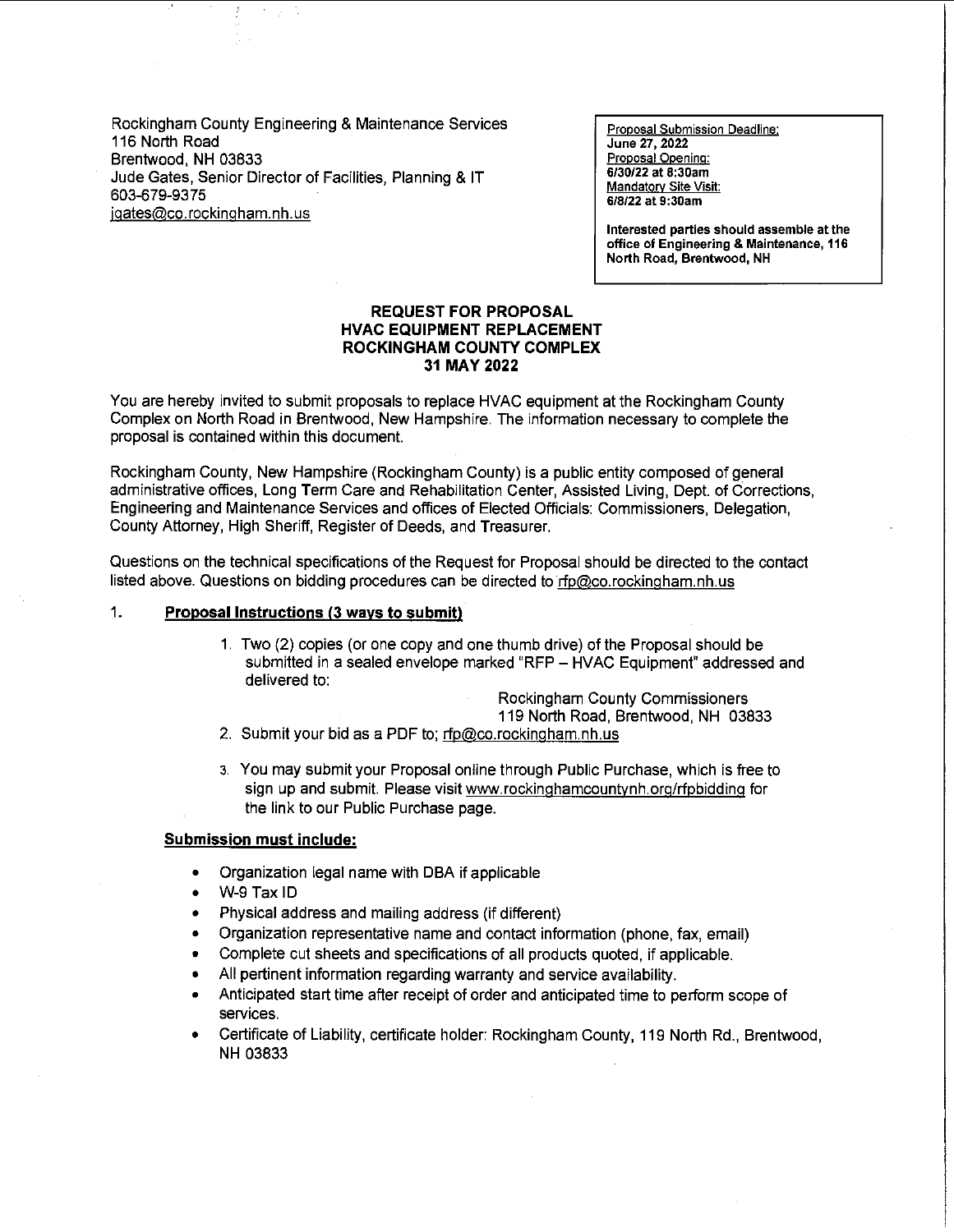- a. Meetings are held through the following online Zoom meeting: https://us02web.zoom.us/j/5808918771 or by telephone: 646-558-8656, Meeting ID: 580 891 8771.
- b. Scheduled meetings are subject to change and information may be found here: www.rockinghamcountynh.org/events
- 3. **Proposal Award:** The proposal(s) will be formally awarded and announced publicly at a regular scheduled meeting of the Board of Rockingham County Commissioners. Formal notification of proposal award will occur thereafter. Information on the award will also be available on the RFP/Bidding section of our website: www.rockinghamcountvnh.org
- 4. **Pricing:** Proposal prices are to remain in effect for a period of sixty (60) days from opening date of the proposal and are to remain firm once proposal is awarded to the successful Organization(s).
	- a. Vendors awarded a state bid/contract should offer that pricing.
	- b. Should you have any variations (discounts and /or penalty clauses) that may affect the price, please specify in proposal.
- 5. **Additional Materials:** Following the review and screening of all proposals, Organization may be invited to participate in the final selection process, which may include the submission of additional information regarding cost or other issues, as requested by Rockingham County.
- 6. **Performance Clause:** In the event that the successful awarded Organization/Rockingham County should default in the observance of the stipulations set forth in this Request for Proposal and such default is not corrected within thirty days of written notice from either party, the successful awarded Organization/ Rockingham County shall have the option of canceling the Proposal.

The successful awarded provider acknowledges that all work performed on County property will be done so in accordance with the standard safety rules and guidelines of OSHA. Please include with your Proposal a copy of your safety rules and guidelines and/or acknowledgement of your compliance with OSHA.

7. **Contractual Obligations:** In the event that contracts for the supply of materials, equipment, or services are required under the proposal, the Board of Rockingham County Commissioners reserves the right to review said contracts and amend to comply with County legal requirements prior to signing by the appointed representative of the Board of Rockingham County Commissioners. All contracts entered into by Rockingham County are required to contain Non-Appropriation and Indemnification clauses.

Sample language is provided below.

#### a. **Non-Appropriation**

Rockingham County is obligated to pay only such contract amounts that can lawfully be made from funds budgeted and appropriated for that purpose during Rockingham County's then current fiscal year, subject to annual approval by the Rockingham County Delegation. Should Rockingham County fail to budget, appropriate, or otherwise make available funds to make payments under this contract, such contract shall be deemed terminated at the end of the then current term. Rockingham County agrees to deliver prompt notification after any decision to non-appropriation is made, but failure to give such notice will not extend the term beyond such Original or Renewal Term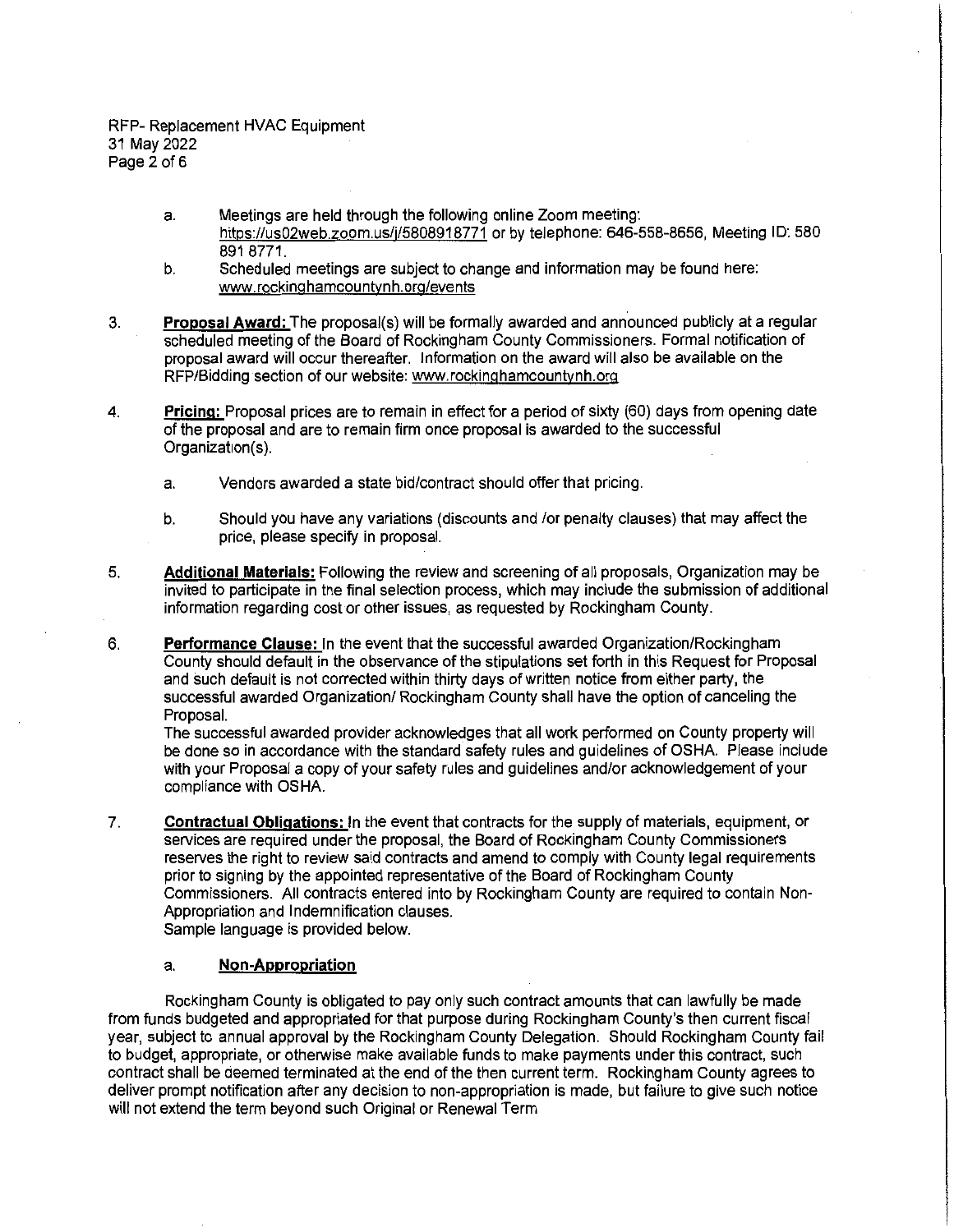RFP- Replacement HVAC Equipment 31 May 2022 Page 3 of 6

#### b. **Indemnification**

To the fullest extent permitted by law, (ORGANIZATION) shall protect, indemnify, save, defend and hold harmless Rockingham County, including its officials, agents, volunteers and employees, ("Indemnified Parties"), from and against any and all liabilities, obligations, claims, damages, penalties, causes of action, costs, interest and expenses, including but not limited to reasonable attorney and paralegal fees, which Indemnified Parties may become obligated or suffer by reason of any accident, bodily injury, personal injury, death of person, or loss of or damage to property, arising indirectly or directly under, out of, in connection with, or as a result of this Contract or the activities of (ORGANIZATION) or its agents, employees, contractors or subcontractors, and even if caused in whole or in part by any negligent or intentional act or omission of Indemnified Parties.

In addition, and regardless of respective fault, (ORGANIZATION) shall defend, indemnify and hold harmless the Indemnified Parties for any costs, expenses and liabilities arising out of a claim, charge or determination that (ORGANIZATION) officers, employees, contractors, subcontractors or agents are employees of the Indemnified Parties, including but not limited to claims or charges for benefits, wages, fees, penalties, withholdings, damages or taxes brought in connection with laws governing workers compensation, unemployment compensation, social security, Medicare, state or federal taxation, and/or any other similar obligation associated with an employment relationship.

(ORGANIZATION'S) obligations to defend, indemnify and hold harmless the Indemnified Parties hereunder shall survive the term of this Contract.

Rockingham County shall not be required to defend or indemnify (ORGANIZATION) or its agents, employees, contractors or subcontractors or any professional service provider.

- 8. **Insurance Requirements:** The Organization shall always maintain during the life of this proposal insurance coverage. The Organization must also require its subcontractors to maintain such coverage. Any request for modification of the coverage requirements must be submitted in writing with the proposal and will be evaluated accordingly.
	- a. **Coverage:** The Organization shall have professional insurance/errors and omissions insurance with limits of not less than \$1,000,000 each occurrence. The insurance certificate and the underlying insurance coverage shall be issued by a carrier authorized to do business in the State of New Hampshire and having A.M. Best Company rating of "A" or better.
	- b. **Workers Compensation Insurance:** The Organization shall carry workers compensation insurance as required by the State of New Hampshire.
	- c. **Comprehensive General Liability Insurance:** The Organization shall maintain comprehensive general liability insurance policy, which includes coverage for contractual liability, in an amount of no less than \$1,000,000 per occurrence.
	- d. **Motor Vehicle Insurance:** The provider shall carry motor vehicle insurance to include bodily injury, property damage, and uninsured motorist, coverage in an amount of no less than \$1,000,000 combined single limit per accident.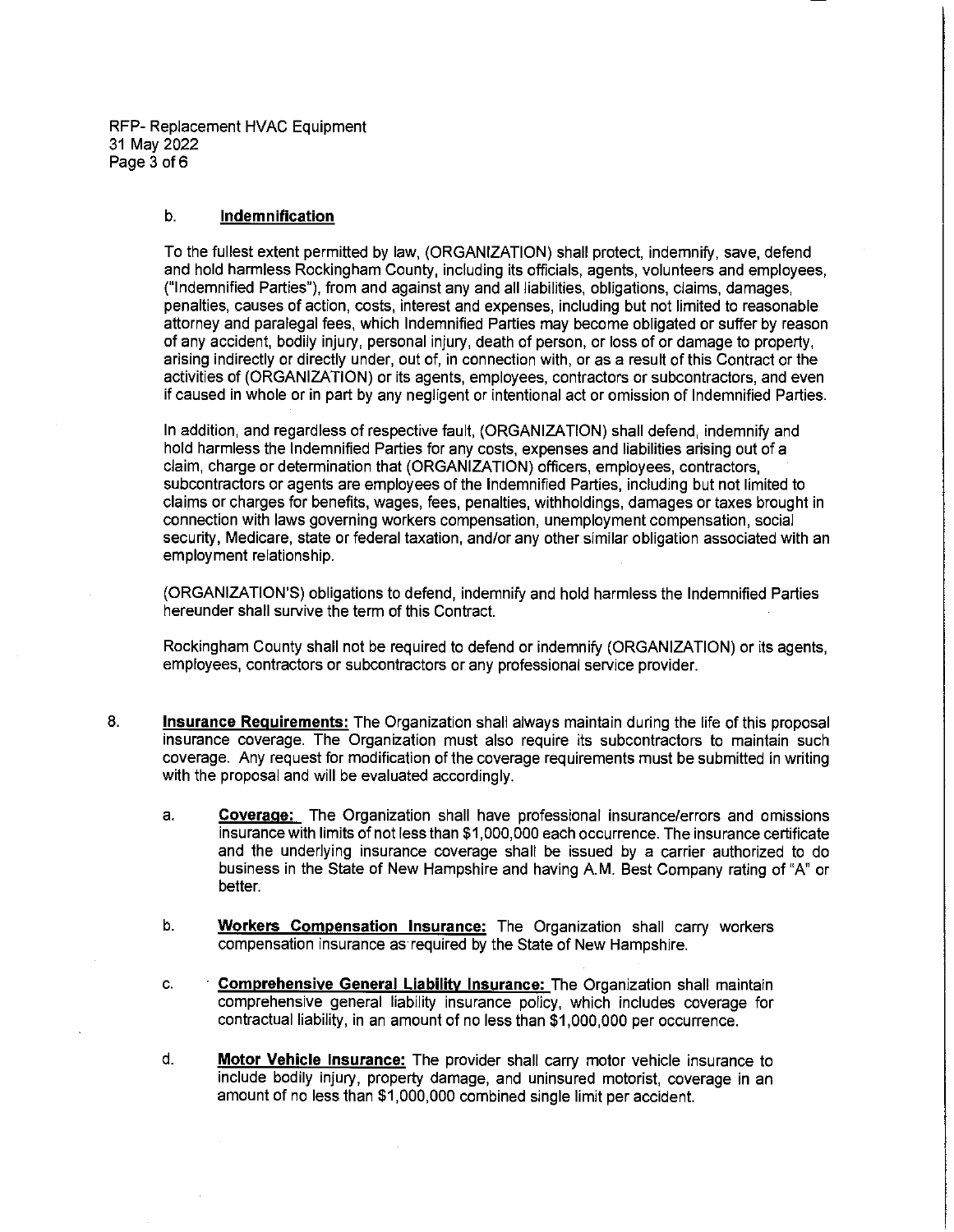RFP- Replacement HVAC Equipment 31 May 2022 Page 4 of 6

- e. **Insurance Certificate:** The Organization shall provide an insurance certificate confirming the above insurance coverage.
	- i. The provider shall file certificates with Rockingham County showing that the above insurance has been purchased. Include with proposal submission and use mail to: Rockingham County, attn. Commissioners Office, 119 North Road, Brentwood, NH 03833.
	- ii. A 30-day notice is required for cancellation and /or material change of coverage, sent directly to the above mail to address.

#### 9. **Notice:**

- a. The Board of Rockingham County Commissioners reserves the right to accept or reject any and all proposals or parts thereof, to accept the proposal which it deems to be in the best interest of Rockingham County and to waive any bid formality.
- b. Proposals are subject to public review and cannot be honored with proprietary, confidential, do not disclose, or any other restriction that conflicts with the New Hampshire Right to Know Law.
- c. Information provided in these specifications is to be used only for the purposes of preparing a proposal detailing costs and services to be provided to Rockingham County. It is expected that each Organization will read these specifications with care. Failure to meet certain conditions may invalidate proposals.
- d. The information contained herein is believed to be accurate but should not be considered as warranted in any way.
- e. Rockingham County may award to multiple providers.
- f. Any changes to the specifications shall meet the approval of Rockingham County.
- g. Any variations (discounts and/or penalty clauses) that may affect the price, please specify in your proposal.
- h. Upon satisfactory completion of the work and or receipt of the product, payment is subject to standard accounts payable process at Rockingham County.

Sincerely,

Jude Gates, Senior Director of Facilities, Planning & IT

JG:dr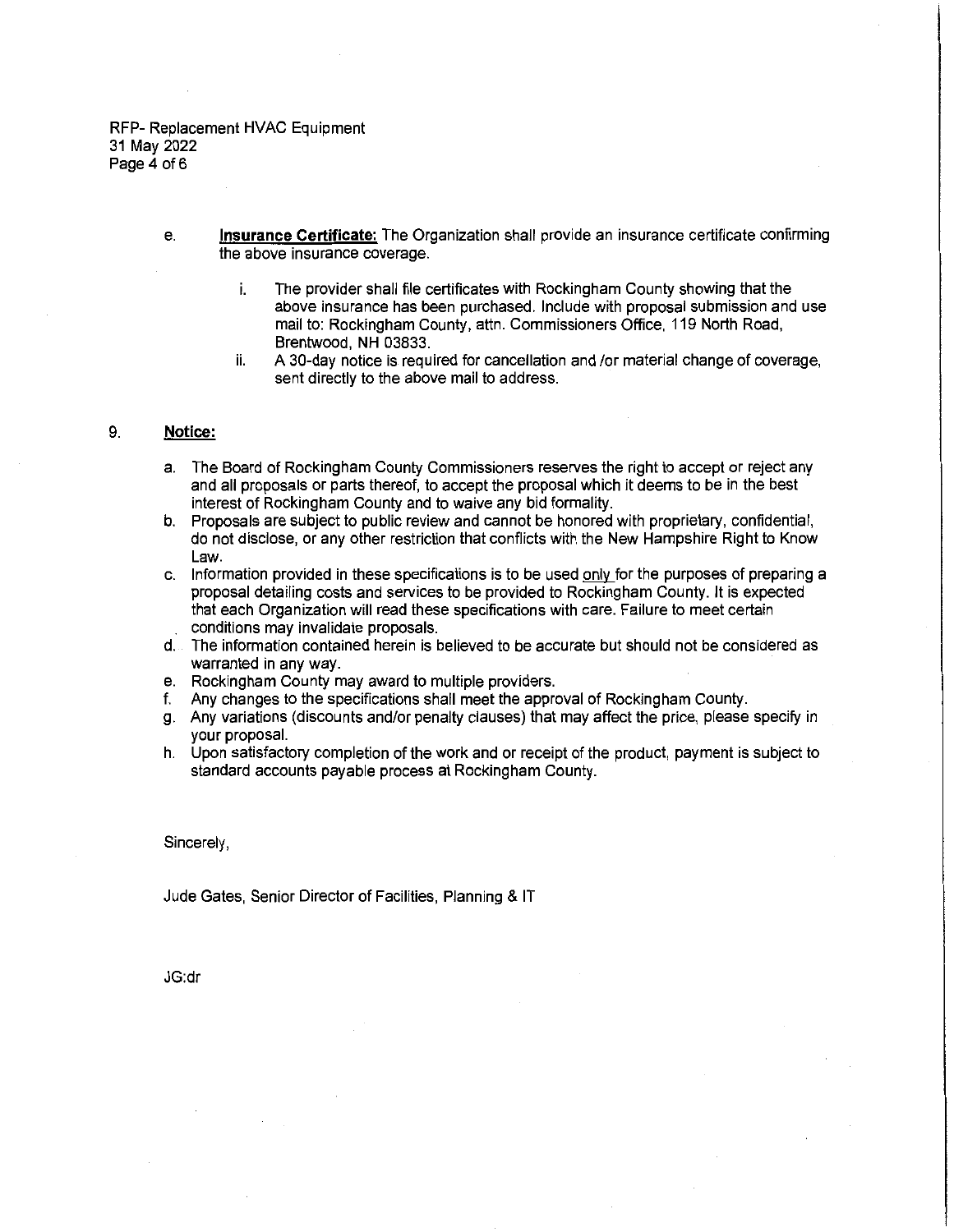#### ATTACHMENT A

You are hereby invited to submit a proposal for the supply and installation of the following rooftop air handlers, condensers, and energy recovery units. Proposals are to include the cost of all **electrical, disconnection and reconnection of controls, start up and test, demolition and removal of**  existing units, necessary rigging, recovery of refrigerant & disposal per EPA guidelines. New units are to be equipped with UV disinfection lighting systems. \*\*Any controls work/additions/alterations needed to adapt the existing BAS controls system into the new equipment must be performed by Honeywell.

A. Specifications: Provide all labor, materials and expertise necessary to replace twelve (12) HVAC units, the removal of one ERV, and the replacement of five (5) rooftop mushroom ventilators in various areas of the Rockingham County Complex.

Rockingham County desires direct replacements to the extent possible.

All new air handlers to include UV light systems. Factory installed is preferred if available.

B. Existing Units:

• ND-1 Trane modular air handler in Penthouse. SN: K92H43323 Trane condenser on roof (shared with ND~2). Model

RAUCC40EBZ1300DF00029 C08F05998SN:

- ND-2 Trane modular air handler in penthouse. SN: K92H43281 Trane condenser on roof (shared with ND-1).
- ND-3 Trane modular air handler in penthouse. SN: K92F31168 Odyssey condenser on roof. Model TTA120E300AA SN: 12243ROSYA
- ND-5 McQuay Modular air handler in penthouse. Model CAHO 17FDDC SN: FBOU010700134 Model RCS025DYY SN: FBOU130800435 McQuay Condenser on roof.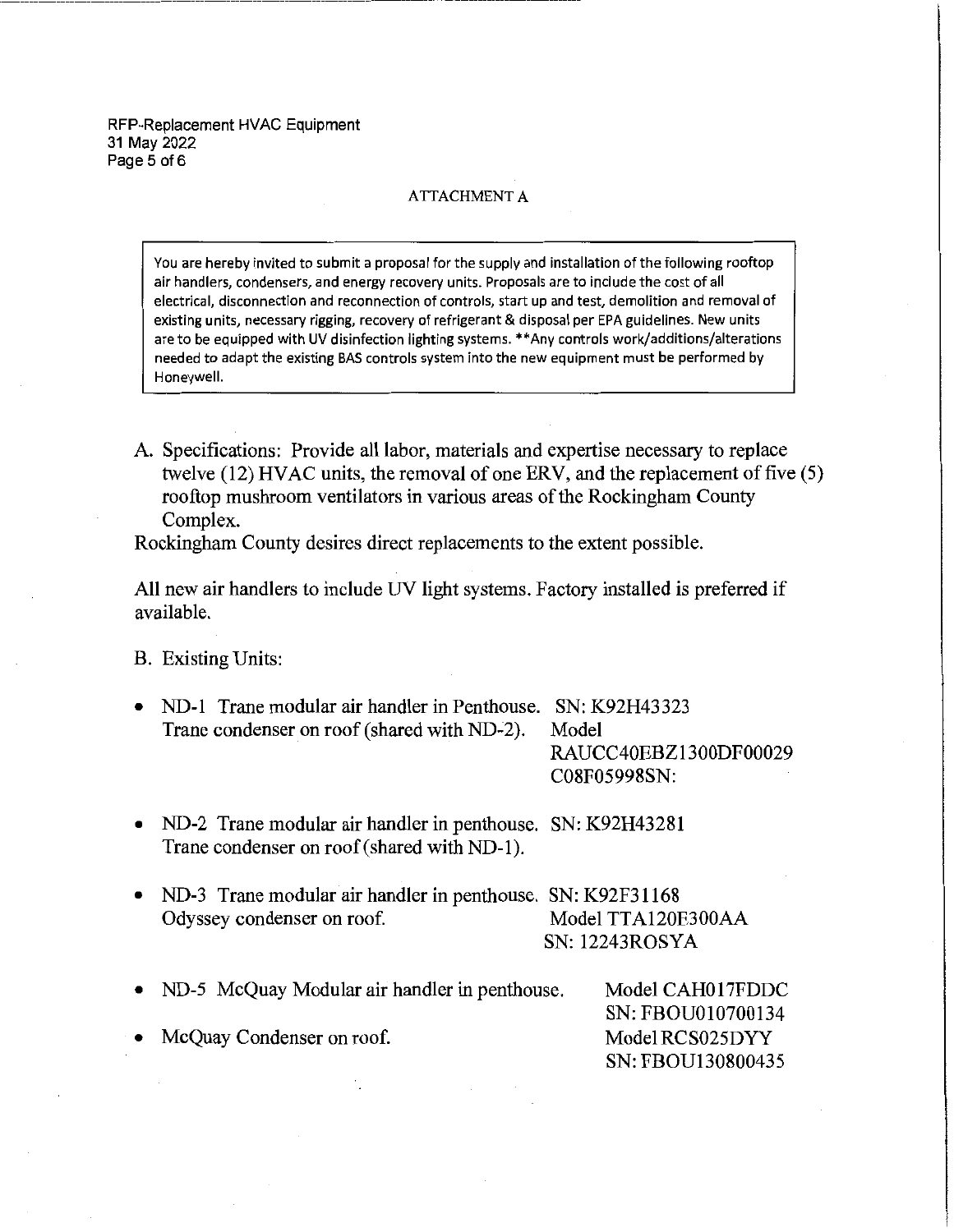• NM-1 Trane modular air handler in attic. Trane condenser on roof.

SN: K92G36540 Model RAUCJC40EBA03AODF00010 SN:C09G00943

- NB-3 Trane Torrivent in mechanical closet. Unit No: T-7 SN: K3J243856 Replacement to include DX cooling coil and condenser, sized for area served. Condenser to be located outside on ground level adjacent to AHU location. All ducts will need to be updated to incorporate necessary insulation.
- Admissiions Replace two (2) split units with Trane TAM7AOC60H51SBA or similar, sized for area served. Will require ducting to serve three (3) spaces.
- Linen Room Synder General on ground outside. Model CUR07 5FYYY SN: 5VE84258-00

Dish Room ICE Packaged Rooftop. Model: N/A

Alternative replacement similar to Admissions unit will be discussed at site visit.

- SN: 06036177A • FCU-1 Magic Aire in mechanical closet. Carrier Condenser on ground outside. Model 48-BVX-D SN: WD50442251 Model 38EZG036310 SN: 1405E26710
- FCU-2 Carrier in mechanical closet.

Carrier Condenser on roof.

• Jail G-Block Basement Trane Torrivent Steam heat coil only (no cooling)

Model 39MN06B0058TN12SXS SN: 2105F15567 Model N/A SN: N/A

SN: K80A73047

• AHX-1 Heatex ERV in penthouse.

Disconnect and remove ERV. Replace with duct connection. Replace exhaust blower, eliminate supply blower.

## **C. Scope of Work:**

~All refrigerant systems to be recovered per EPA guidelines.

~Include all demo, removal and disposal of old equipment.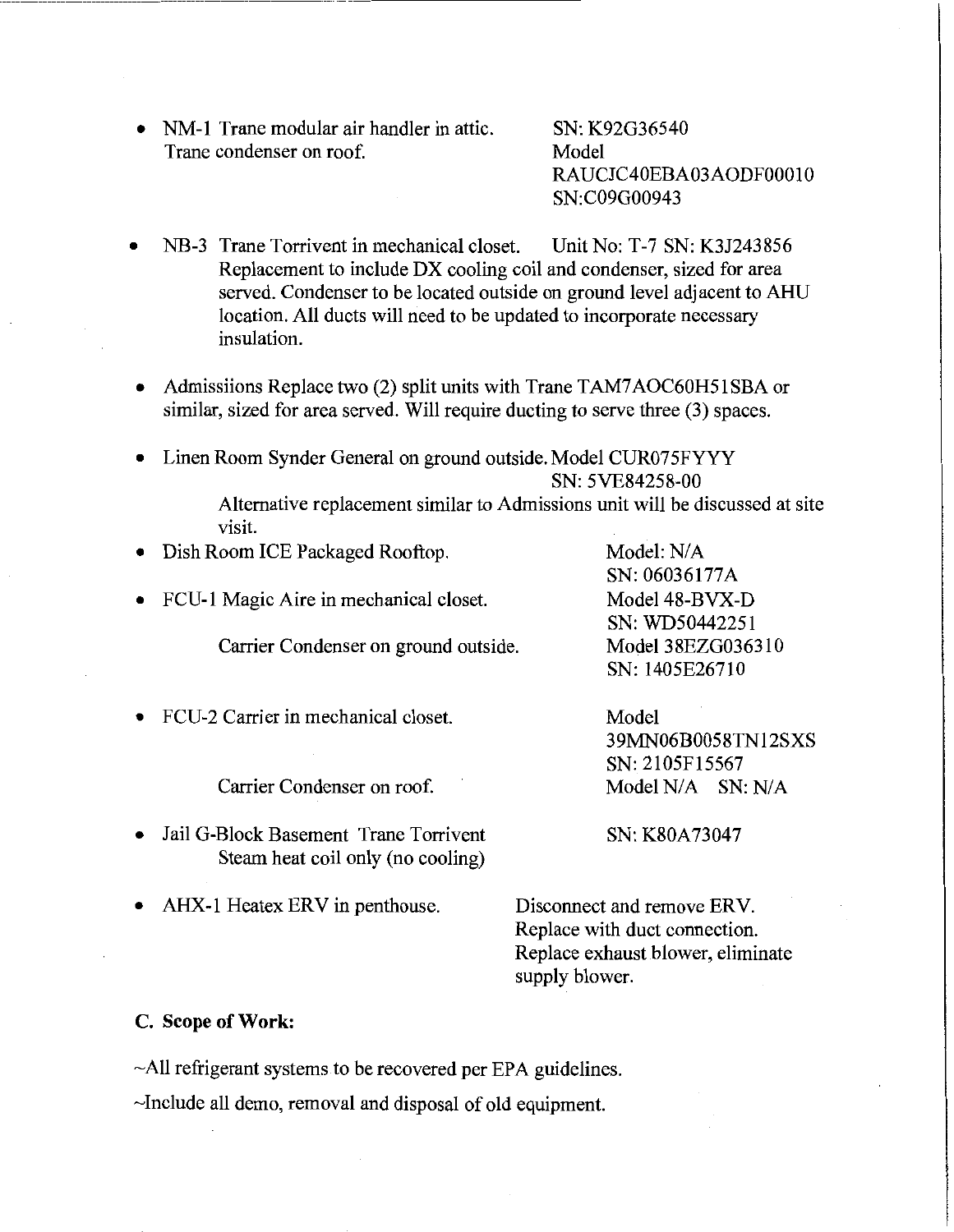-Include all crane work and rigging necessary to move equipment.

-Include all new refrigerant piping and insulation.

-Include all ductwork and adaptors necessary to reconnect to existing ductwork and reinsulate.

-Include all pipe, fittings, insulation, etc. to connect heating coils, condensate drains, etc.

-Include the replacement of all associated supply and return blowers.

-Include new fused disconnects and all electrical work necessary to connect new equipment to existing wiring.

-Include any coring, wall or roof penetrations necessary to install any components. All penetrations to be sealed and made weather tight.

-Include all associated work to open/close walls or roof to remove/ install equipment. All openings made will be restored to original condition.

-Rockingham County Engineering and Maintenance representative will be notified when pressure and vacuum testing of refrigerant systems.

-Include all work necessary to disconnect Honeywell controls from existing equipment and to reconnect to new equipment. Rockingham County desires to maintain the current level of control on all new equipment. Contractor is responsible for contracting with Honeywell to perform any wiring and programing necessary. -Include all startup and testing to industry standards. All motors to be amp tested and verified to nameplates.

## **D. Special Considerations:**

- Pricing is to include all freight charges to Brentwood, New Hampshire. Rockingham County will not be responsible for any additional freight charges not specified in your proposal.
- This is an occupied facility. At all times noise and dust are to be kept to a minimum.
- Installation shall be scheduled though the office of Engineering and Maintenance at 603-679-2256, ext. 9150 or 9148.